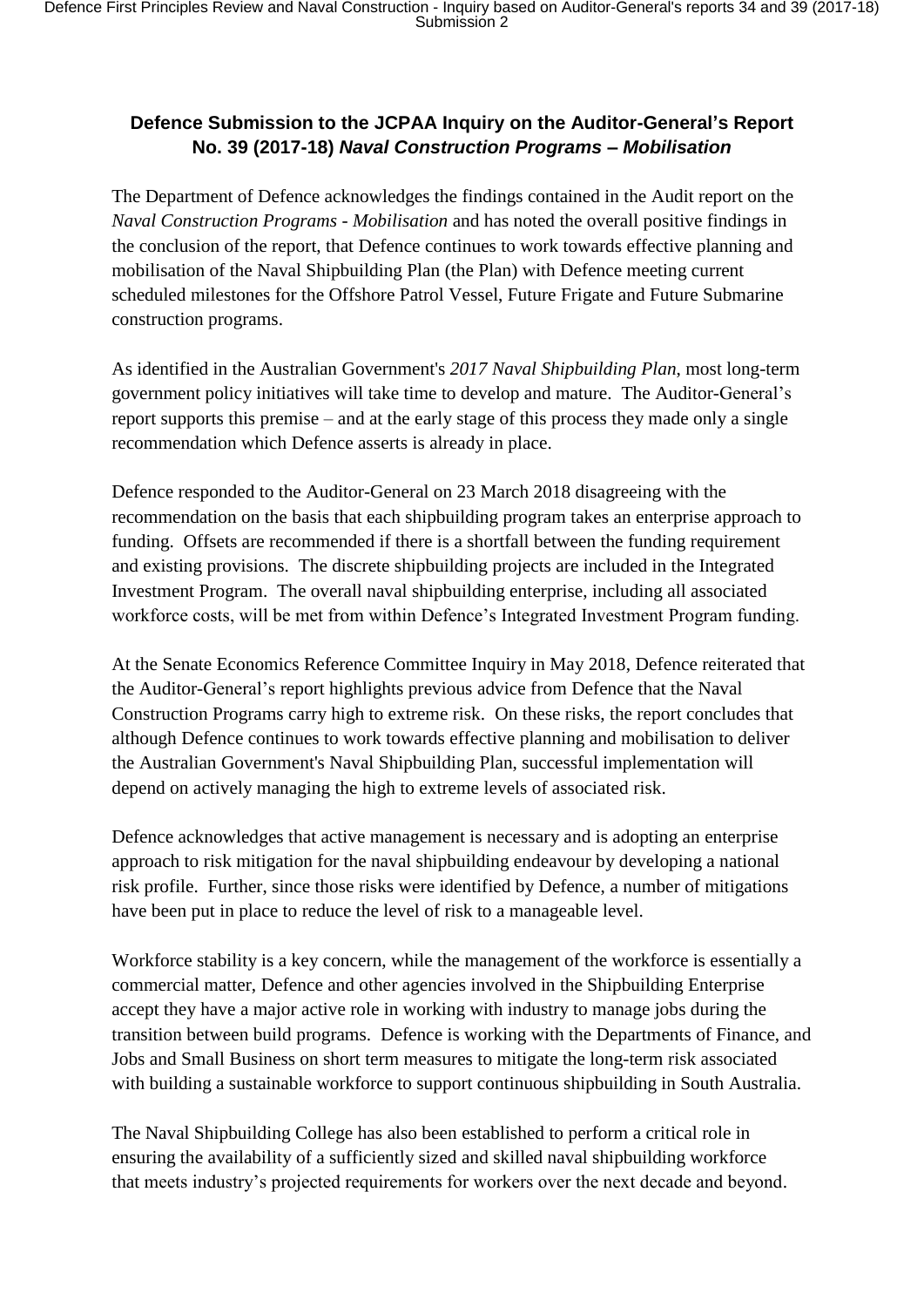Defence is committed to supporting the ambitious agenda that has been laid out for the creation of a national naval shipbuilding enterprise. In the year since the release of the Plan, Defence has progressed the key policy initiatives and critical milestones outlined in the Plan in a timely and coordinated way. Defence, in close collaboration with other Commonwealth agencies and State and Territory Governments, is taking an active and agile approach to transforming Australia's naval shipbuilding industry to ensure the long-term sustainability of this strategic national asset.

Implementation of the Plan is subject to unprecedented levels of oversight and accountability, including six-monthly reviews by government, independent oversight by the Naval Shipbuilding Advisory Board, and regular audits by the Auditor-General's office.

Policies and initiatives are being put in place to ensure that the defence industry can help meet our capability needs and support Australia's naval shipbuilding enterprise. These include the Defence Export Strategy, the Defence Industrial Capability Plan, both released earlier this year, and the Defence Skilling and Science, Technology, Engineering and Mathematics Strategy, whose implementation will be aligned with, and support, the Naval Shipbuilding Plan.

The Auditor-General's report raised a number of points which Defence has responded directly to previously, with the majority addressed above. However, noting the Committee's interest in the matter, and that some of these points were focussed on in isolation by the media following the release of the report, the below table is provided to address a number of these points specifically.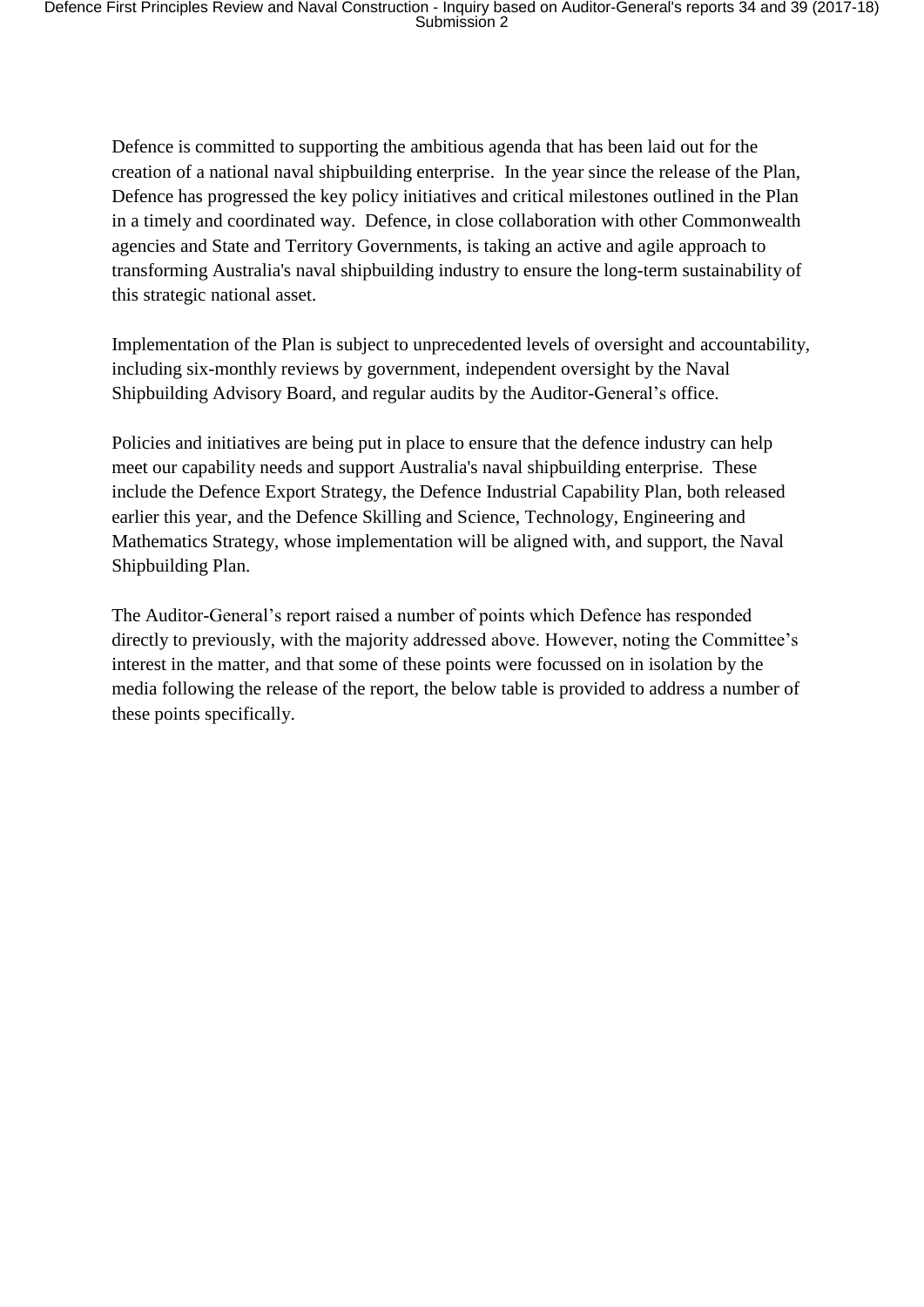## Defence First Principles Review and Naval Construction - Inquiry based on Auditor-General's reports 34 and 39 (2017-18) Submission 2

| <b>ANAO Comment</b>                                                                                                                                                                                                                                                                                                                                                                                                                                                                             | Defence response                                                                                                                                                                                                                                                                                                                                               |
|-------------------------------------------------------------------------------------------------------------------------------------------------------------------------------------------------------------------------------------------------------------------------------------------------------------------------------------------------------------------------------------------------------------------------------------------------------------------------------------------------|----------------------------------------------------------------------------------------------------------------------------------------------------------------------------------------------------------------------------------------------------------------------------------------------------------------------------------------------------------------|
| Defence has not updated or re-visited its cost<br>assumptions for its naval construction programs.                                                                                                                                                                                                                                                                                                                                                                                              | Defence takes an enterprise approach to its Naval Construction Programs, adjusting cost assumptions twice a year.                                                                                                                                                                                                                                              |
|                                                                                                                                                                                                                                                                                                                                                                                                                                                                                                 | The shipbuilding provisions identified in the Integrated Investment Program are consolidated to enable Government to consider the affordability of<br>the Naval Construction Program as each project is presented to Government.                                                                                                                               |
|                                                                                                                                                                                                                                                                                                                                                                                                                                                                                                 | Offsets are recommended to Government if there is a shortfall between the funding requirement and an existing provision.                                                                                                                                                                                                                                       |
|                                                                                                                                                                                                                                                                                                                                                                                                                                                                                                 | Any changes have been reflected in Defence's Integrated Investment Program, including an update to the Future Submarine Program cost<br>assumptions to reflect build in Australia of 12 submarines, noting the build cost will be refined during the design process.                                                                                           |
| Cost estimates of the Naval Shipbuilding College first<br>phase have risen from \$25 million to \$62 million<br>(approximately 2.5 times the original cost estimate).                                                                                                                                                                                                                                                                                                                           | There has not been any cost change associated with establishing the Naval Shipbuilding College.                                                                                                                                                                                                                                                                |
|                                                                                                                                                                                                                                                                                                                                                                                                                                                                                                 | The contract value for the Naval Shipbuilding College is unchanged and remains \$62 million - as signed in March 2018.                                                                                                                                                                                                                                         |
|                                                                                                                                                                                                                                                                                                                                                                                                                                                                                                 | Defence, in reviewing the information from both Requests for Information and Tendered Information, chose to contract a work scope that resulted in<br>a contracted amount higher than initially estimated in March 2017.                                                                                                                                       |
| <b>Offshore Patrol Vessel</b>                                                                                                                                                                                                                                                                                                                                                                                                                                                                   | The Offshore Patrol Vessel project went forward to Government with sustainment data based on historical usage and designer forecasts.                                                                                                                                                                                                                          |
| Selection was not based on reliable whole-of-<br>$\bullet$<br>life cost estimates,<br>Reliable sustainment cost estimates were not<br>$\bullet$<br>provided to Government at second gate<br>approval, and commercial arrangements<br>between the selected ship builder and<br>Australian shipbuilding firms had not been<br>settled when the tender outcome was<br>announced.                                                                                                                   | This is standard shipbuilding practice.<br>$\bullet$                                                                                                                                                                                                                                                                                                           |
|                                                                                                                                                                                                                                                                                                                                                                                                                                                                                                 | As forecast to Government at the time of the decision, Defence is now engaging with industry to develop detailed sustainment outcomes.                                                                                                                                                                                                                         |
|                                                                                                                                                                                                                                                                                                                                                                                                                                                                                                 | Defence provided Government with an indicative life cycle cost for the Offshore Patrol Vessel project across a 20 year life.                                                                                                                                                                                                                                   |
|                                                                                                                                                                                                                                                                                                                                                                                                                                                                                                 | This indicative cost was based on previous programs, historical usage, and usage and upkeep data provided by the tenderers. This is typical<br>$\bullet$<br>for a shipbuilding project at this stage.                                                                                                                                                          |
|                                                                                                                                                                                                                                                                                                                                                                                                                                                                                                 | Defence issued an invitation to register interest to industry for the Offshore Patrol Vessel sustainment system, and this process will inform a<br>subsequent request for tender to be released in 2019.                                                                                                                                                       |
|                                                                                                                                                                                                                                                                                                                                                                                                                                                                                                 | The contract to construct the 12 Offshore Patrol Vessels was signed with Luerssen Australia on 31 January 2018.                                                                                                                                                                                                                                                |
|                                                                                                                                                                                                                                                                                                                                                                                                                                                                                                 | This is a fixed price contract – Defence understands precisely how much the ship will cost to build in South Australia and Western Australia.                                                                                                                                                                                                                  |
| Future Frigate program<br>Constraints associated with the accelerated<br>$\bullet$<br>schedule to enable a 2020 construction start;<br>Schedule compression presented such extreme<br>$\bullet$<br>risk that cost and schedule over-run was likely,<br>and that to proceed on the current schedule<br>had the potential for severe reputational<br>damage to Defence and the Government.<br>Lack of supporting analysis for commencing<br>construction in 2020 with 'prototyping<br>activities' | The assessment that the naval construction programs carry high to extreme risk identified in the ANAO's report relates to advice provided by Defence<br>in 2016 associated with the integration of the Future Frigate's combat management system.                                                                                                              |
|                                                                                                                                                                                                                                                                                                                                                                                                                                                                                                 | This risk has since been mitigated through the Government's decision in early 2017 to commence Future Frigate prototyping in 2020 and construction<br>of the first frigate to commence within 24 months thereafter.                                                                                                                                            |
|                                                                                                                                                                                                                                                                                                                                                                                                                                                                                                 | In addition to prototyping, risk has been further mitigated by:                                                                                                                                                                                                                                                                                                |
|                                                                                                                                                                                                                                                                                                                                                                                                                                                                                                 | the Government's announcement in October 2017 to take an enterprise approach to combat management systems and bring forward the<br>$\bullet$<br>Future Frigate combat management decision from Q2 2018 to Q3 2017-this allowed for the commencement of studies activities prior to<br>the Future Frigate decision; and                                         |
|                                                                                                                                                                                                                                                                                                                                                                                                                                                                                                 | decoupling of shipyard Infrastructure from shipbuilding projects, including the creation of ANI - this allowed for the early commencement<br>$\bullet$<br>of shipyard design and construction in Osborne ahead of the Future Frigate decision.                                                                                                                 |
|                                                                                                                                                                                                                                                                                                                                                                                                                                                                                                 | Undertaking production prototyping activities will demonstrate that the ship design, the ship yard processes and workforce are production ready.                                                                                                                                                                                                               |
|                                                                                                                                                                                                                                                                                                                                                                                                                                                                                                 | Prototyping activities are intended to reduce technical uncertainty, provide critical processes and to generate information to improve the quality of<br>subsequent decision making. Prototyping activities tend to focus on systems and sub-systems that are the most complex or high risk.                                                                   |
|                                                                                                                                                                                                                                                                                                                                                                                                                                                                                                 | Prototyping activities allow Defence to test concepts, tools and processes, as well as providing practical training opportunities. Prototyping is widely<br>used around the world including in the construction of the UK's Queen Elizabeth II class aircraft carrier, the new River-class Offshore Patrol Vessels<br>and the US Littoral Combat Ship program. |